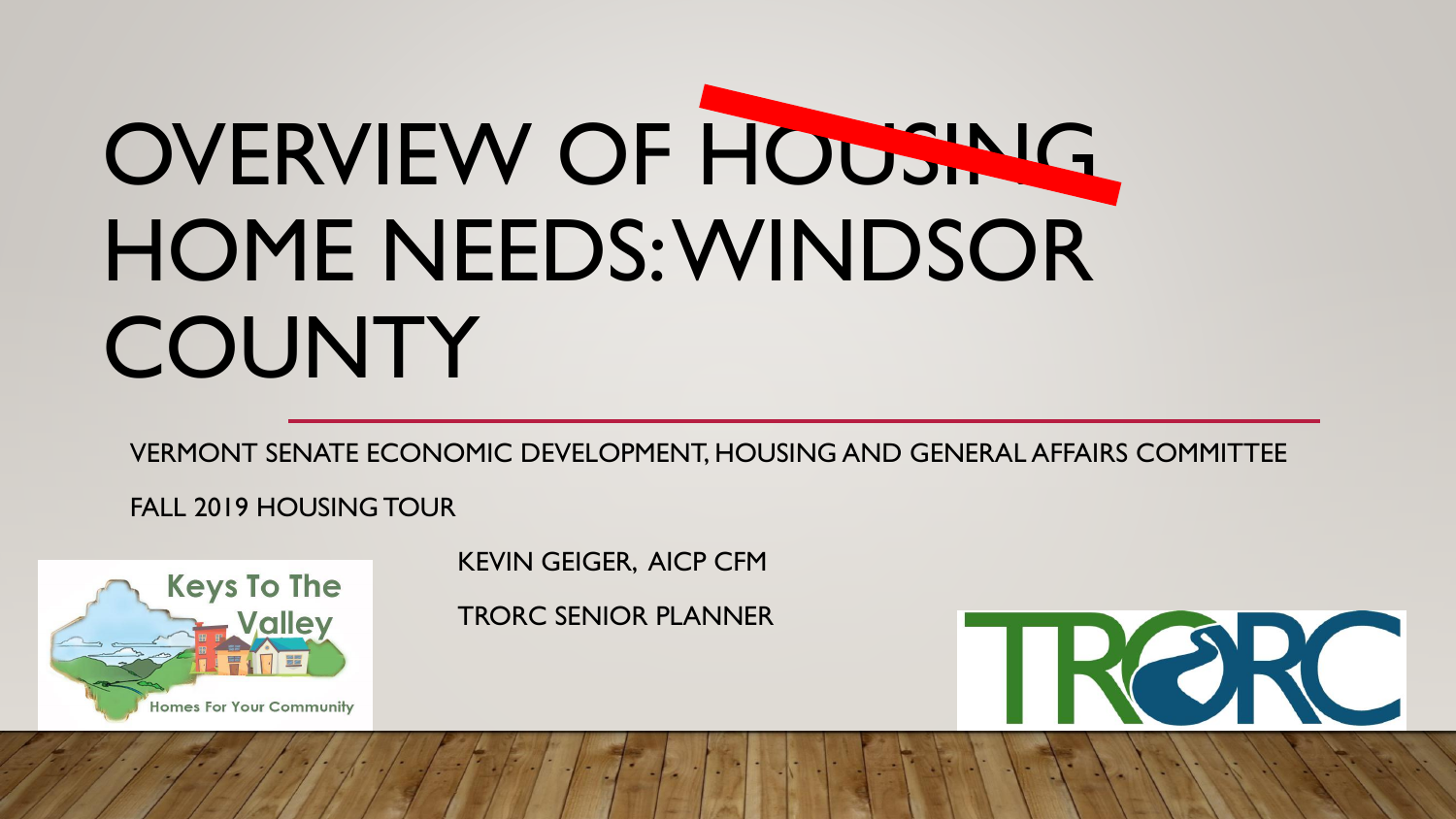

HousingData.org

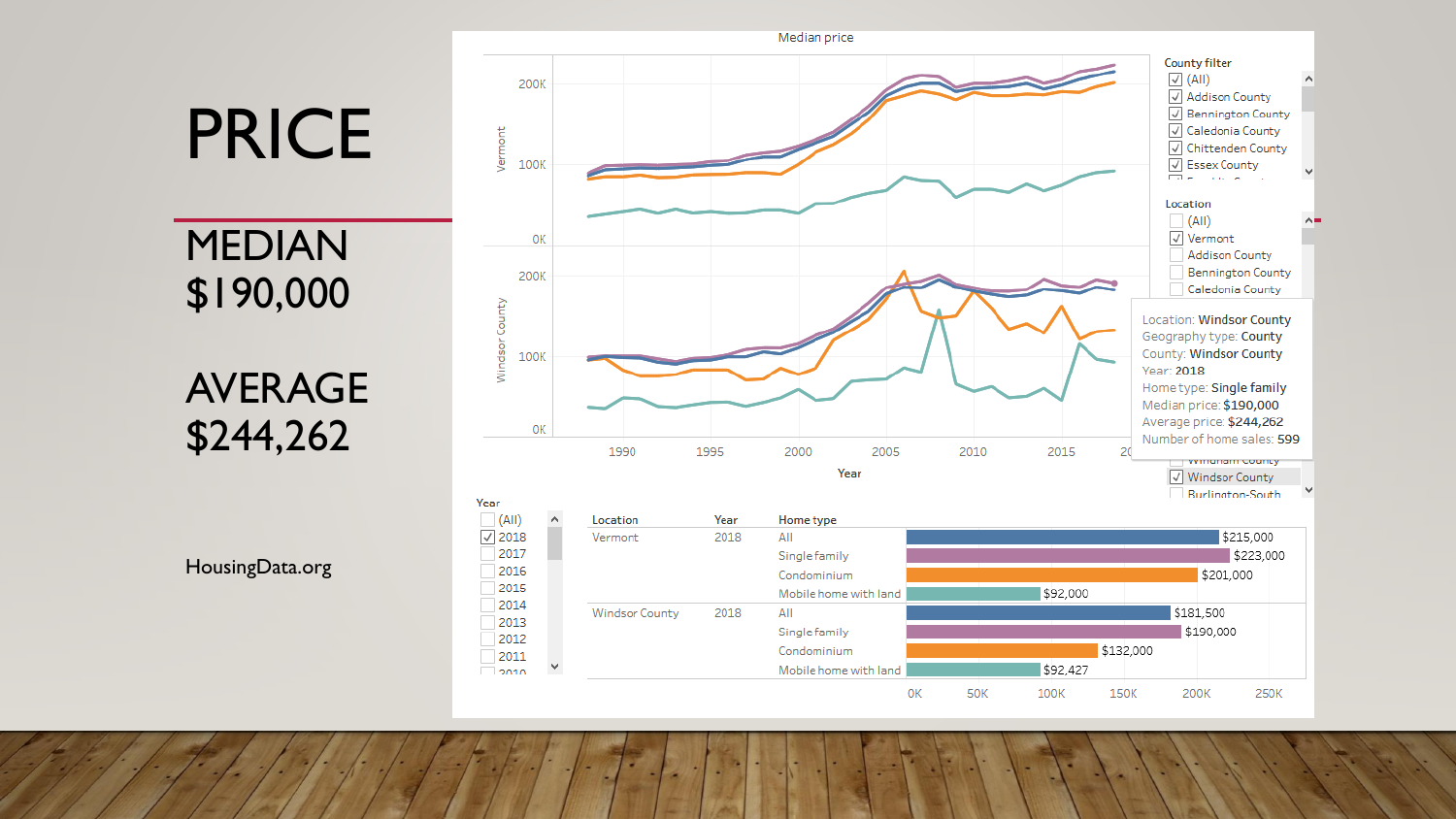## RENT

### MEDIAN \$892/MONTH

#### **Median rent**

#### Median gross rent estimates



#### HousingData.org

Source:

U.S. Census Bureau: American Community Survey 5-year estimates (Table B25064), US Decennial Census (for years prior to 201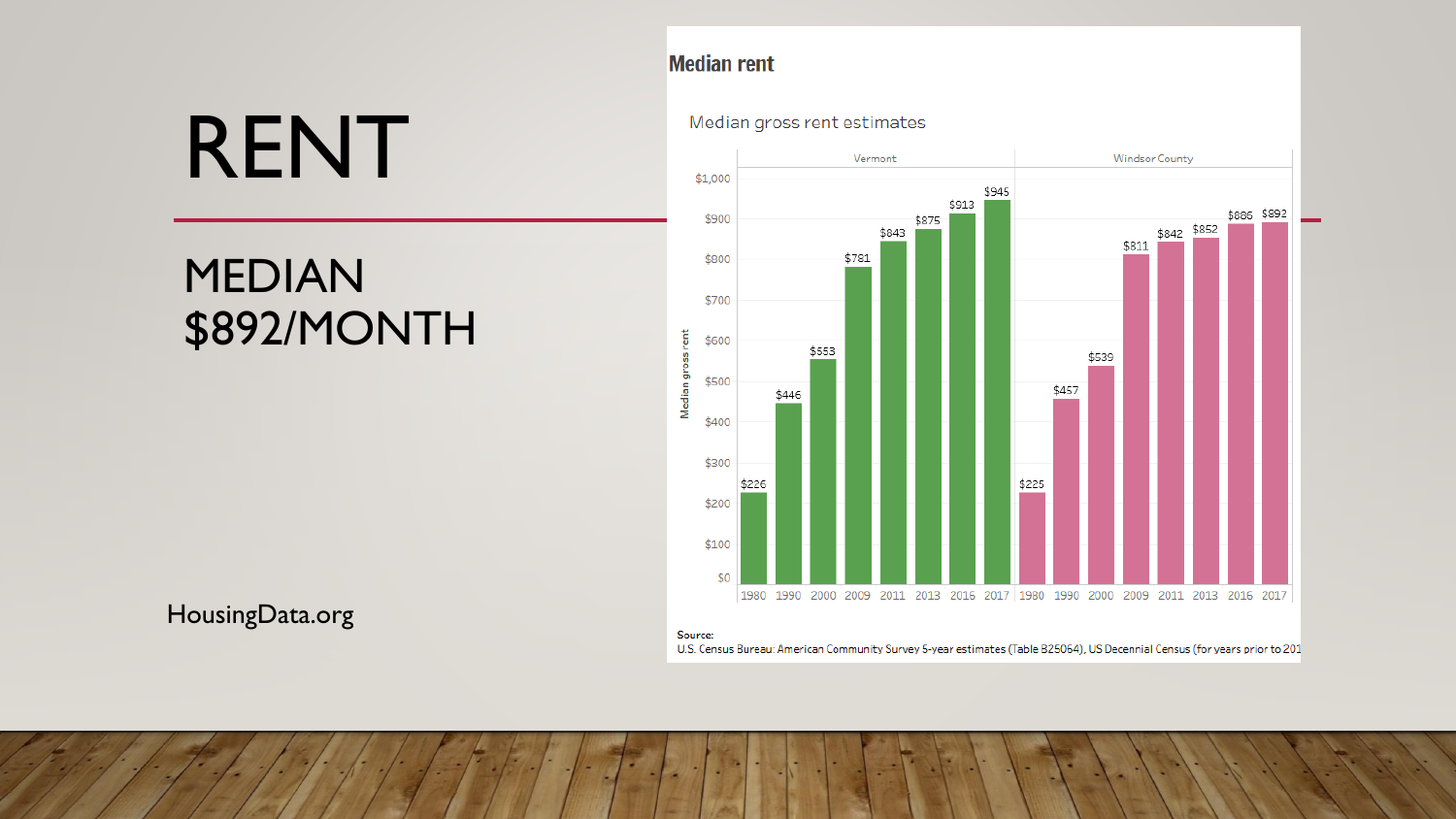# INCOME

30% of \$68,792 is \$20,637 or \$1,719/month, is sufficient to pay the mortgage on median price home.

30% of \$32,048 is \$9,614 or \$801/month, is not sufficient to pay median rent.

#### **Median household income**

Median household income estimates by tenure



U.S. Census Bureau: American Community Survey 5-year estimates (Table B25119), U.S. Decennial Census (for years 2010 and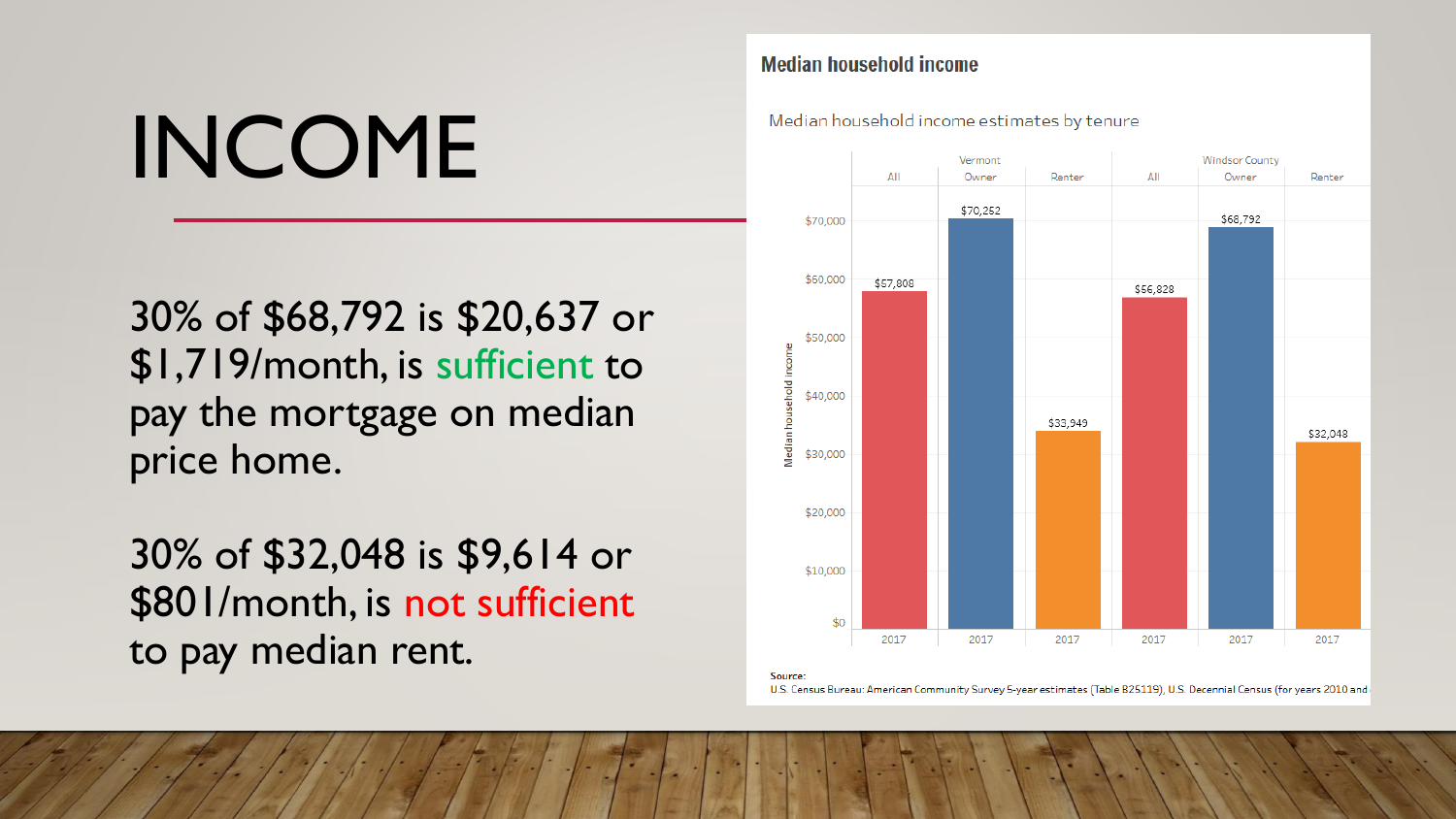### VERMONT HAS STATE GOAL

• **24 VSA 4302(11)** To ensure the availability of safe and affordable housing for the median of ALL Vermonters.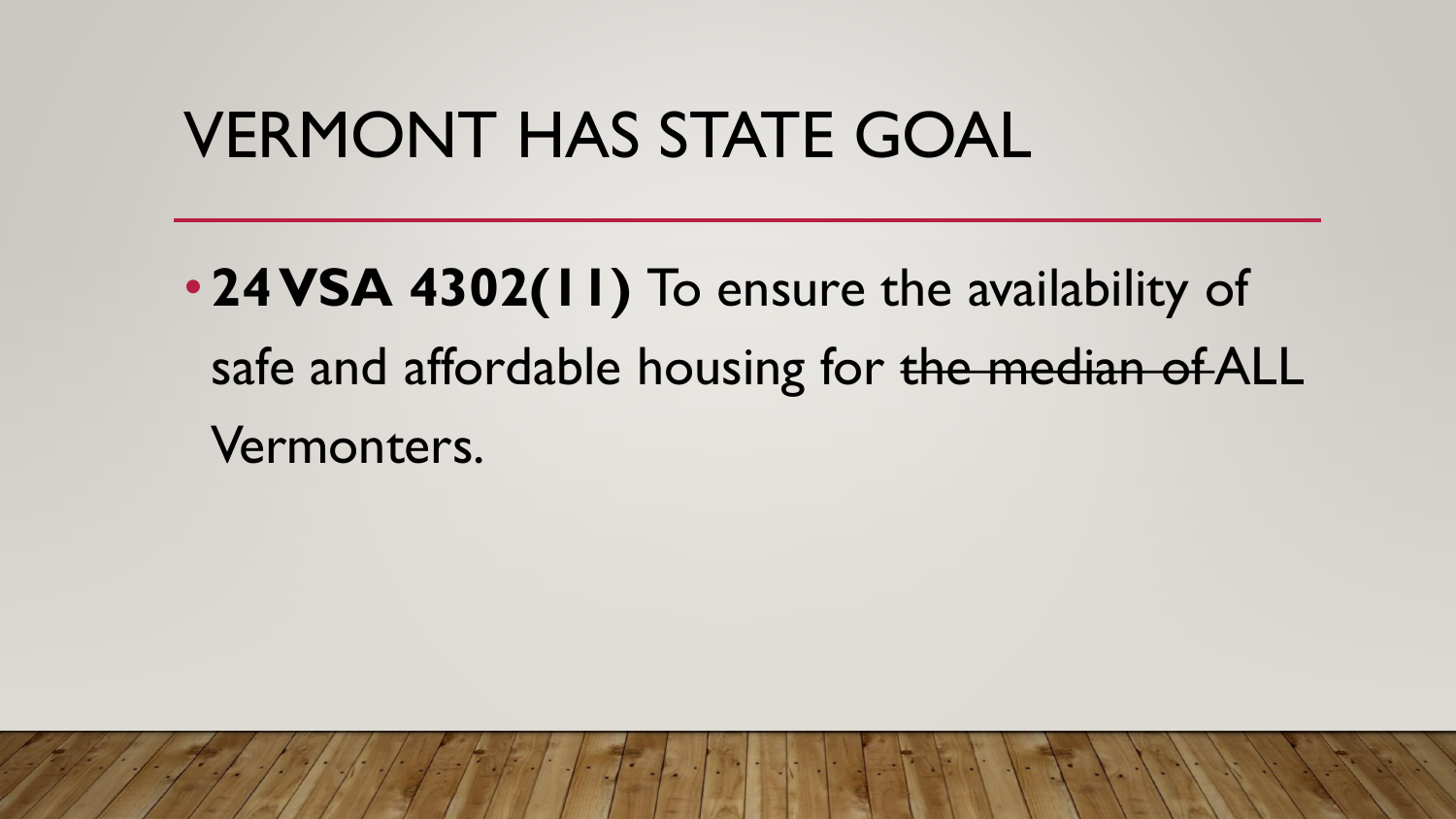### WINDSOR COUNTY NEED OUTWEIGHS ACTION BY FAR

- 6,846 households with no mortgage
- 10,458 total households with mortgages on their home, and 3,789 of these households paying over 30% of household income
- 6,245 total renter households, and 3,177 of these households paying over 30% of household income
- 7,166 Households paying too much now

2013-17 ACS 5-year estimates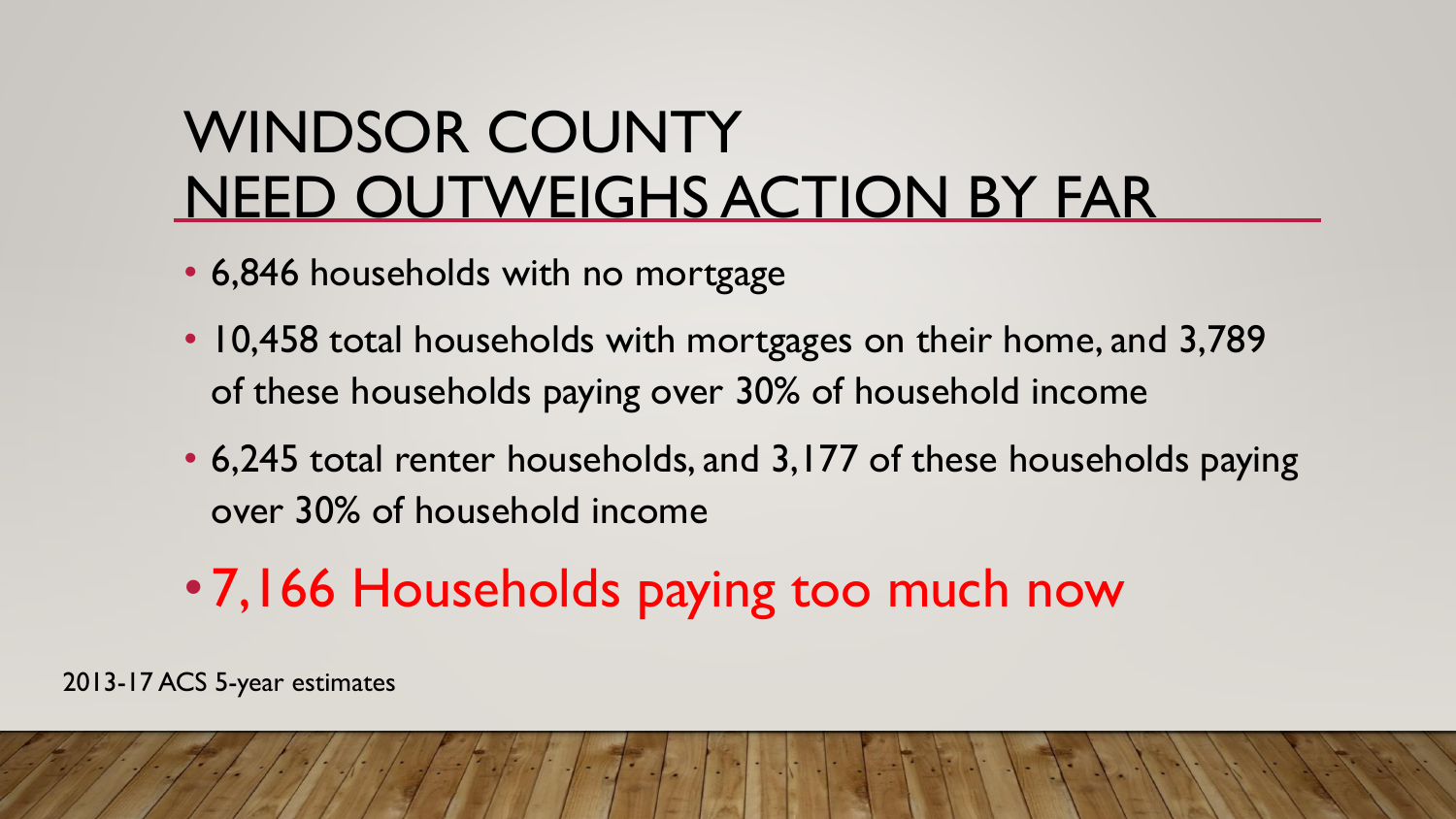## DON'T OVERTHINK IT

- Problem is widespread, accepted public knowledge.
- Problem is oft repeated obstacle to hiring/business expansion.
- Available construction labor and land on the market is tight.
- Permit appeals inject risk.
- Millennials are settling down, and they need cell coverage, broadband, decent coffee and beer, good schools, outdoor recreation, and maybe transit.
- Seniors are aging out of their homes and need small, accessible homes in safe and walkable areas to live in.